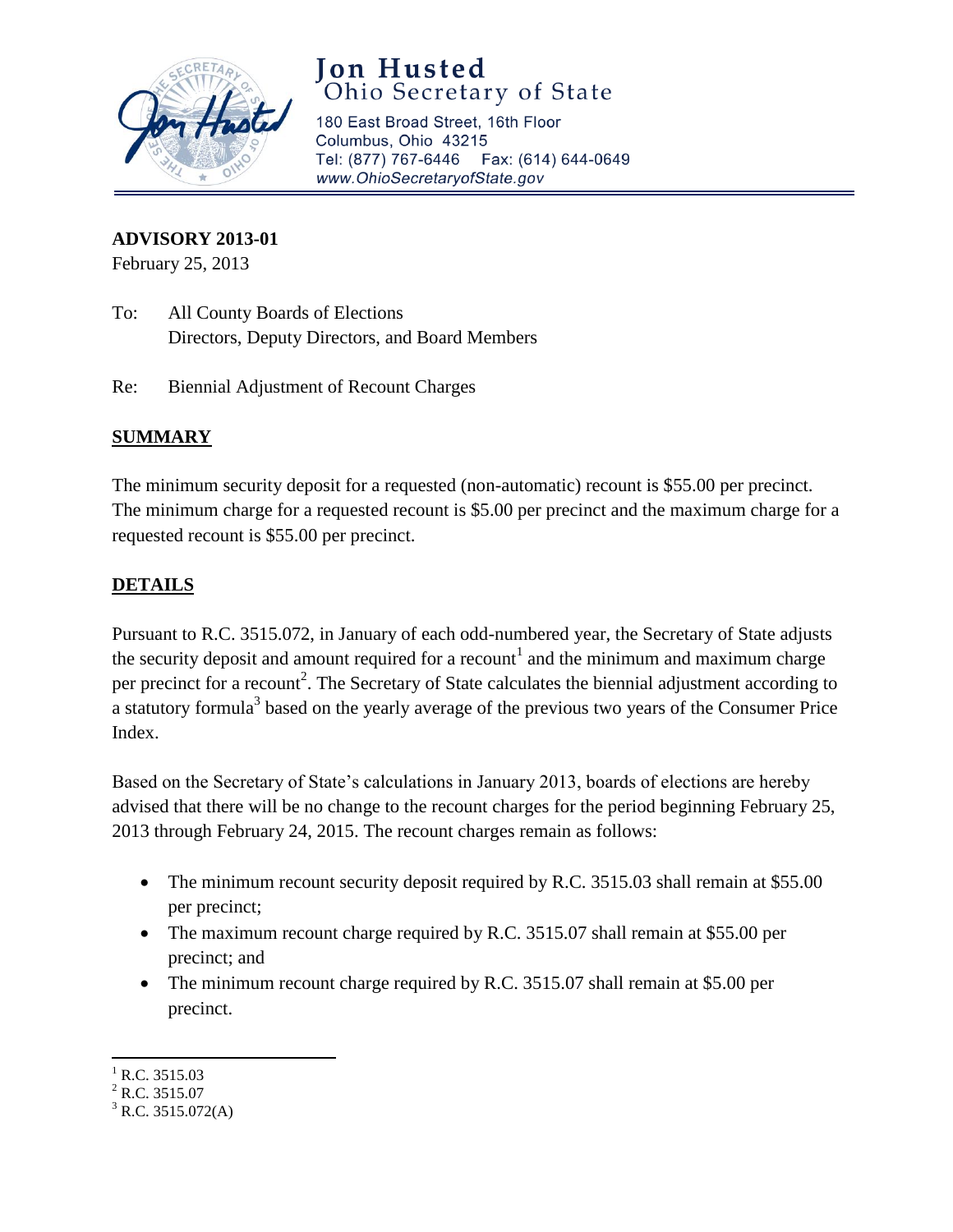Pursuant to R.C. 3515.072(B), on or before February  $25<sup>th</sup>$  of each odd-numbered year, the Secretary of State shall create a report setting forth the recount charges and summary of how the recount charges were calculated. This report, entitled *2013 Procedure and Findings for Recount Charges*, is attached to this Advisory.

If you have any questions regarding this Advisory, please contact the Secretary of State's elections counsel assigned to your county at (614) 466-2585.

Sincerely,

Jon Husted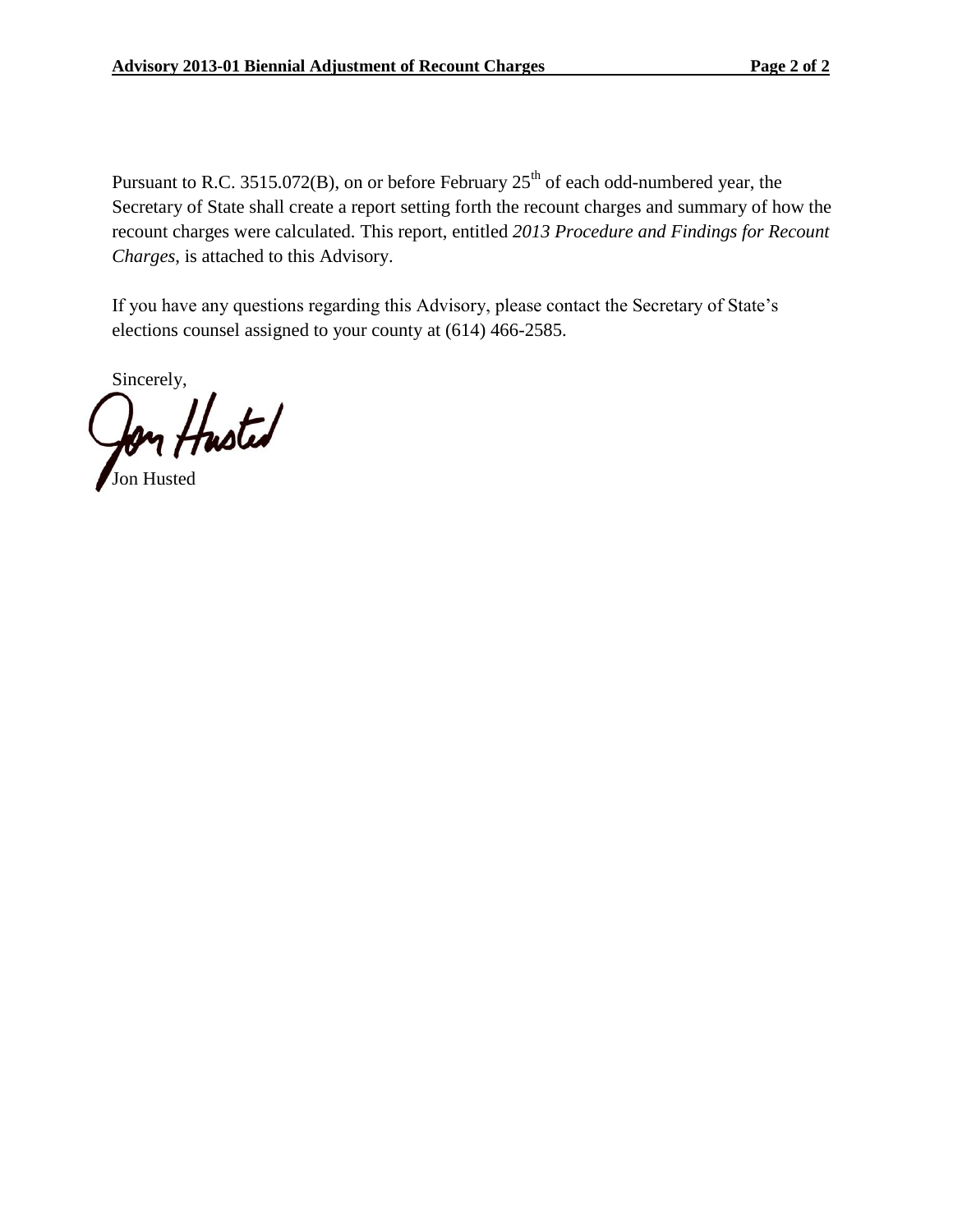

# *2013*

## **Procedure and Findings For Recount Charges**

*Effective*

**February 25, 2013 – February 24, 2015**

**Jon Husted Ohio Secretary of State 180 E. Broad Street, 15th Floor Columbus, Ohio 43215 (614) 466-2585**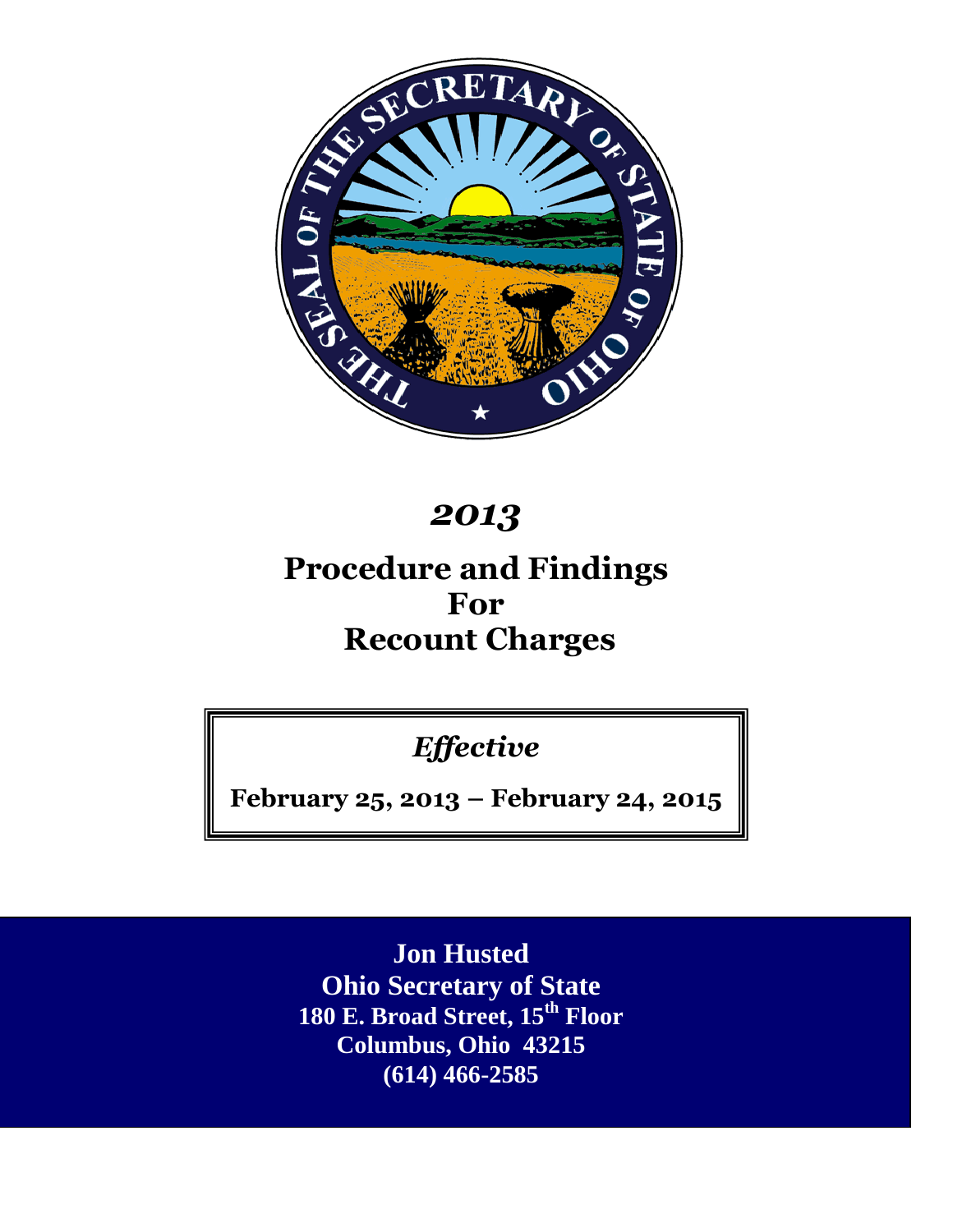## **Summary of Procedure and Findings Recount Charges**

Pursuant to division (B)(3) of section 3515.072 of the Revised Code, the secretary of state issues this report setting forth the amount required to be deposited with a board of elections at the time a recount application is filed for each precinct to be recounted under section 3515.03 of the Revised Code and the minimum and maximum per precinct charge for a recount under section 3515.07 of the Revised Code. These charges will apply for the period beginning February 25, 2013, through February 24, 2015.

In January of each odd-numbered year, the secretary of state, in accordance with section 3515.072 of the Revised Code, adjusts the minimum security deposit amount and the minimum and maximum charge per precinct for a requested recount of election results specified in sections 3515.03 and 3515.07 of the Revised Code. The adjustments are based on the yearly average of the previous two years of the Consumer Price Index for All Urban Consumers (the "CPI"). Using the 2009 yearly average as the base year, the secretary of state compares the most current average CPI with that determined in the preceding odd-numbered year and determines the percentage increase or decrease. The percentage increase in CPI from 2010 to 2012 is five and three-tenths percent (5.3%).

The five and three-tenths percent (5.3%) increase is then multiplied by the actual dollar figure for the minimum security deposit amount specified in section 3515.03 of the Revised Code and by the actual dollar figures for the minimum and maximum per precinct charges for a requested recount specified in section 3515.07 of the Revised Code, as determined in the previous odd-numbered year. The product is added to the corresponding actual dollar figure determined in the previous odd-numbered year to calculate the new requested recount charges.

However, under section 3515.072 of the Revised Code, if the resulting amount is less than five dollars, then the secretary of state shall retain a record of the resulting amount and the manner in which it was calculated, but shall not make an adjustment unless the resulting amount, when added to the resulting amount calculated in each prior odd-numbered year since the last adjustment was made, equals or exceeds five dollars.

Appendix A of this report details how the minimum security deposit amount and the minimum and maximum per precinct recount charges were calculated for the period February 25, 2013, through February 24, 2015. In summary, because the resulting calculation is less than five dollars for the per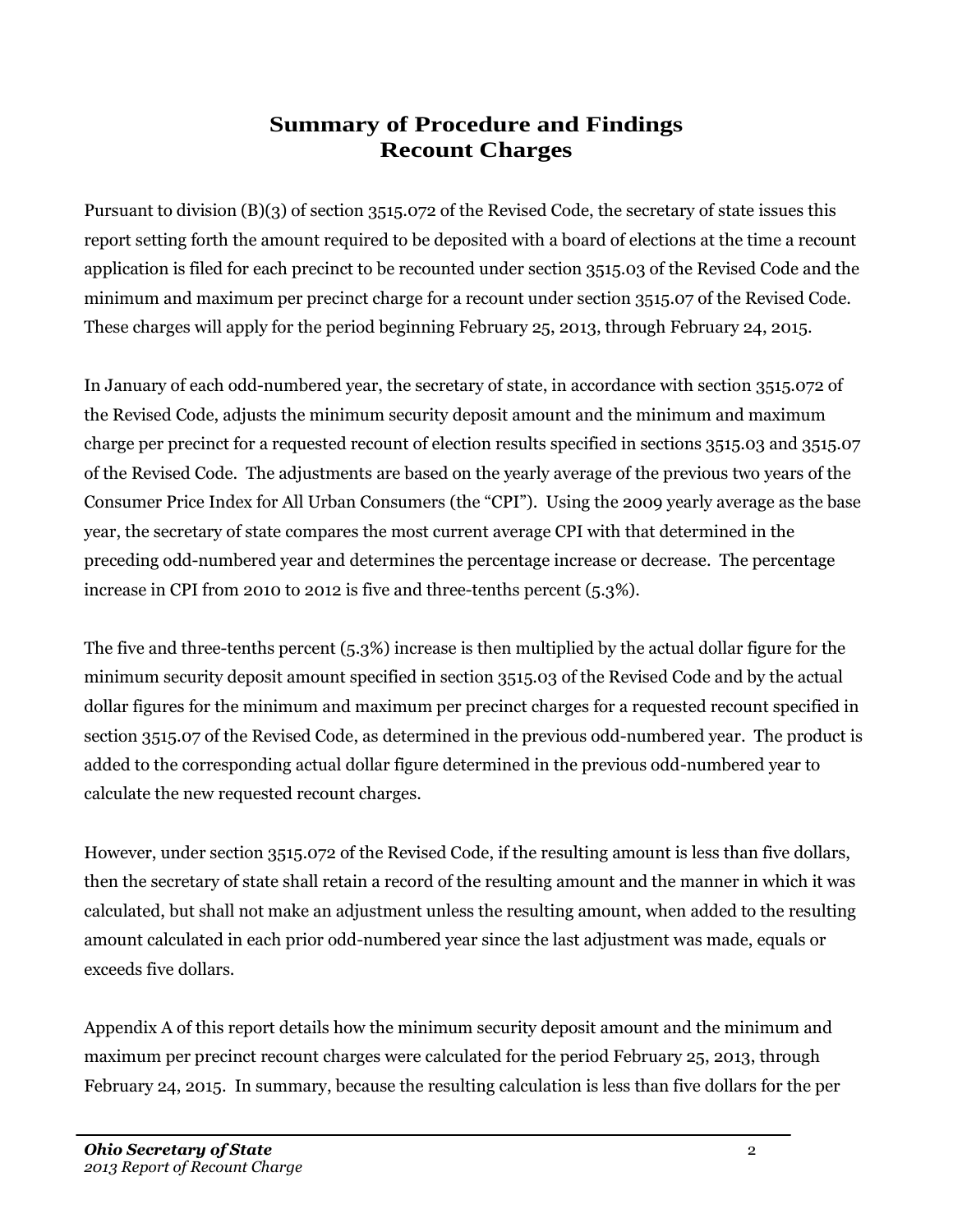precinct recount charges, no adjustments will be made to the minimum security deposit under R.C. 3515.03 or the minimum or maximum per precinct recount charge under R.C. 3515.07. Accordingly, the minimum amount an applicant for a requested recount shall deposit with a board of elections at the time a recount application is filed for each precinct to be recounted under section 3515.03 of the Revised Code shall be fifty-five dollars. The per precinct charge for a recount under section 3515.07 of the Revised Code shall not be more than fifty-five or less than five dollars for each precinct the votes of which were recounted.

This report and all related documents are available for inspection and copying at the office of the secretary of state.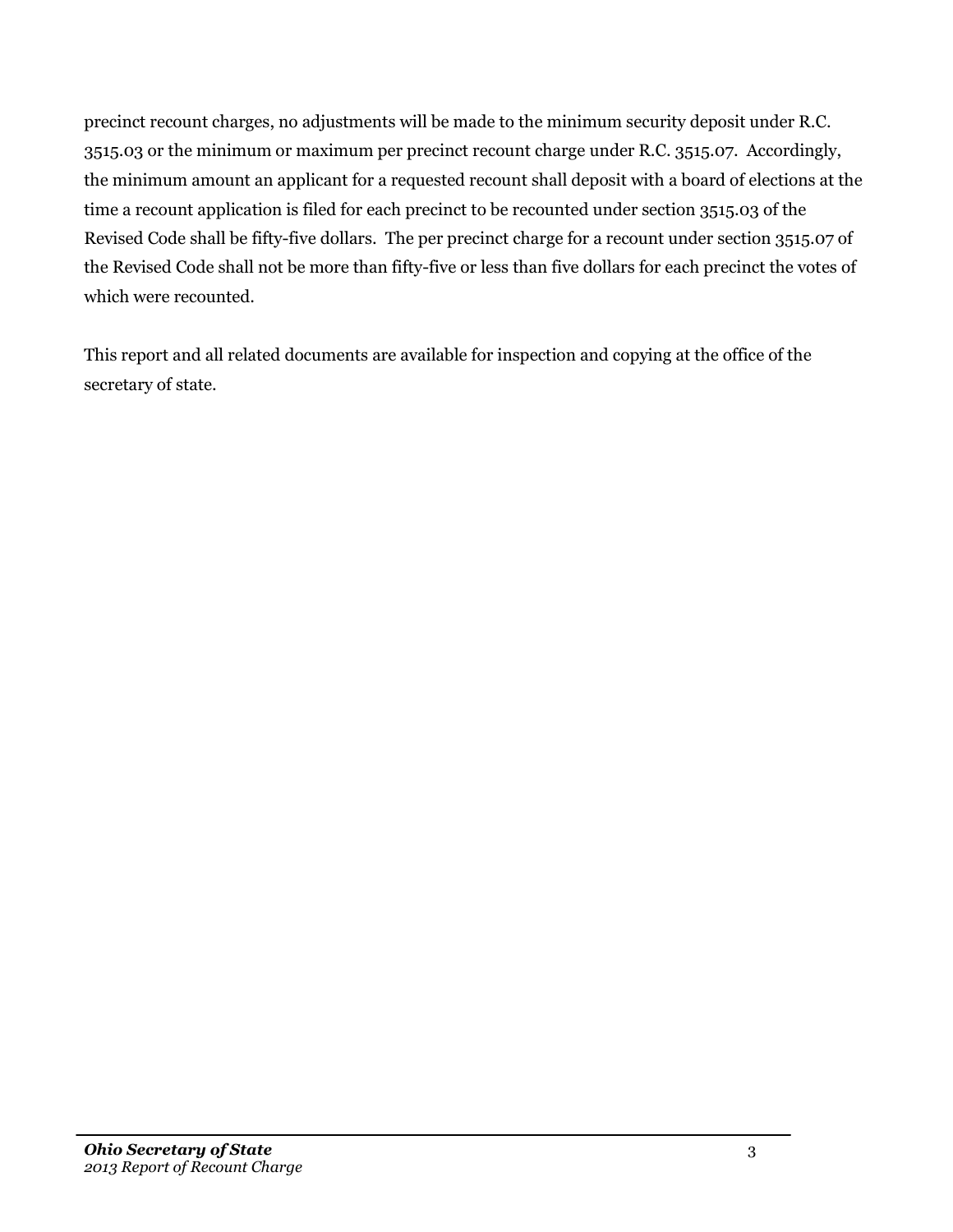## **Appendix A 2013 Recount Charges**

The calculations to determine whether the recount charges in sections 3515.03 and 3515.07 of the Revised Code shall be adjusted were performed pursuant to division (A) of section 3515.072 of the Revised Code.

### **R.C. 3515.03**

In 2013, the minimum amount to be deposited with a board of elections at the time a recount application is filed for each precinct was fifty-five dollars. This amount was multiplied by the CPI increase of 5.3% to equal \$2.92 (\$55 x 0.053= \$2.92).

The 2013 amount was added to the resulting amount calculated in 2011, the prior odd-numbered years.

Because the resulting amount is less than five dollars, no adjustment will be made to the minimum security deposit amount for a requested recount under R.C. 3515.03.

### **R.C. 3515.07**

In 2013, the minimum and maximum per precinct charges for a recount were five dollars and fifty-five dollars. These amounts were multiplied by the CPI increase of  $5.3\%$  to equal \$0.29 cents (\$5.50 x  $0.053 = $0.029$  and \$2.92 (\$55 x 0.053 = \$2.92).

In accordance with R.C. 3515.072(A), the 2013 resulting amounts were added to the resulting amounts calculated in the prior odd-numbered years:

- Minimum recount charge:
	- o 2007 increase \$0.16
	- o 2009 increase \$0.34
	- o 2011 increase \$0.07
	- o 2013 increase \$0.29
	- o Total increase \$0.86
- Maximum recount charge:
	- o 2011 increase \$0.72
	- o 2013 increase \$2.92